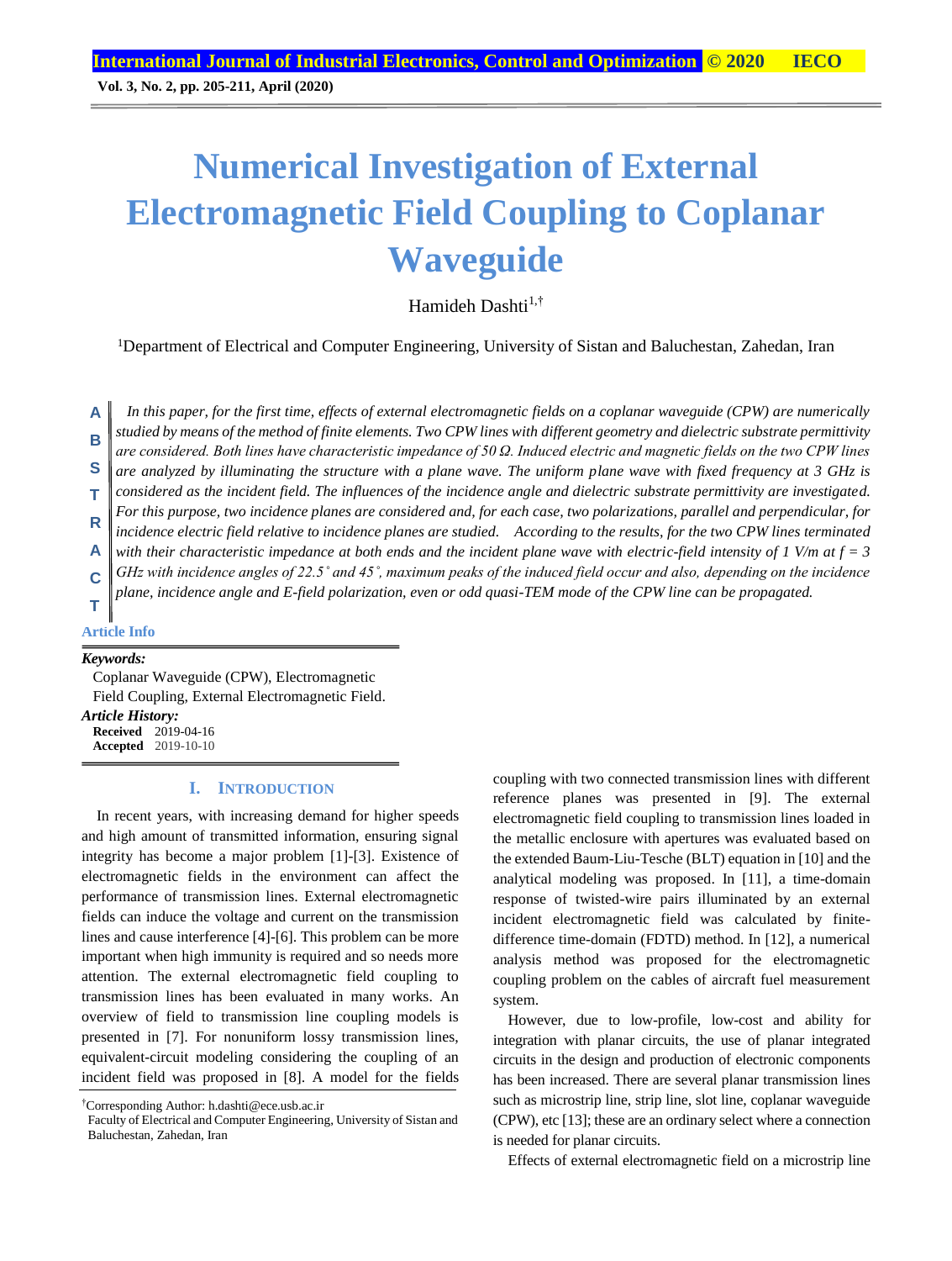were studied in [14] and the induced voltage and current were investigated using a distributed-source transmission-line model. In [15], effects of electromagnetic field coupling to microstrip line connected with nonlinear components were analyzed, in which for the nonlinear component, the voltage and current responses as well as the its transmitted power to the next one were obtained. A method for studying the effect of electromagnetic field interference of on-board antenna to transmission lines was presented in [16]. Differential to common mode coupling due to any discontinuities in the coupled microstrip lines was investigated in [17]. Coupling models for the two orthogonal microstrip lines and orthogonal strip lines in multilayer PCB were proposed in [18], [19] and a lumped equivalent circuit was introduced. In addition, an analytical method was proposed in [3] for describing crossing strip junctions with regard to signal integrity analysis.

The CPW is one of important planar transmission lines in microwave and millimeter wave circuits that is suitable for active and passive circuits. The CPW offers several advantages such as easy fabrication, low radiation loss and low cross talk effects between adjacent lines [20]. In this paper, for the first time, the effect of external electromagnetic field on a CPW is numerically investigated by finite elements method. For this purpose, two CPW structures with different geometry and dielectric substrate permittivity are considered. Both transmission line structures are illuminated by a uniform plane wave with different incidence angles. For each case, two incidence planes with two electric field polarizations, parallel and perpendicular relative to incidence planes are considered and the induced electric and magnetic fields along the lines are examined.

### **II. COPLANAR WAVEGUIDE STRUCTURE**

The geometry of a CPW is illustrated in Fig. 1. A CPW center metal strip with the width of *S* and the distance of separation between the two semi-infinite ground planes of *b* is placed on a dielectric substrate with the thickness of *h* and relative permittivity of *εr*. Even or odd quasi-TEM mode can be propagated by this structure [13], [20]. Electric and magnetic field lines of these two modes of the CPW are shown in Fig.2. In the even mode, electric fields in the two slots are in the opposite direction and electric fields in odd mode in the two slots are in the same direction. The characteristic impedance  $(Z_0)$  and effective relative permittivity  $(\varepsilon_{\text{eff}})$  of the quasi-TEM mode in CPW structure can be calculated by Equs  $(1)-(2)$  [20]:

$$
Z_0 = \frac{30\pi}{\sqrt{\varepsilon_{eff}}} \frac{K(k'_0)}{K(k_0)}\tag{1}
$$

$$
\varepsilon_{eff} = 1 + \frac{\varepsilon_r - 1}{2} \frac{K(k_1)}{K(k_1)} \frac{K(k_0)}{K(k_0)}
$$
 (2)

where  $K()$  is the complete elliptic integrals and  $k_0$ ,  $k_0^{'}$ ,  $k_1$ ,  $k_1^{'}$ 

are:









$$
k_0 = \frac{S}{S + 2W} \tag{3}
$$

$$
k'_0 = \sqrt{1 - k_0^2} \tag{4}
$$

$$
k_1 = \frac{\sinh(\pi S/4h)}{\sinh\{\pi(S+2W)\}/4h\}}\tag{5}
$$

$$
k_1' = \sqrt{1 - k_1^2} \tag{6}
$$

As shown in Fig. 1, this transmission line structure is illuminated by a time-harmonic uniform plane wave with the frequency of *f*. The incident field is propagating in the  $\hat{z}_i$ direction that forms angle *θ* with the normal to the CPW plane:

$$
E^i = E_0 e^{-jK_0 \hat{z}_i \cdot r} \tag{7}
$$

$$
H^{i} = \frac{1}{\eta} \hat{z}_i \times E_0 e^{-jK_0 \hat{z}_i \cdot r}
$$
 (8)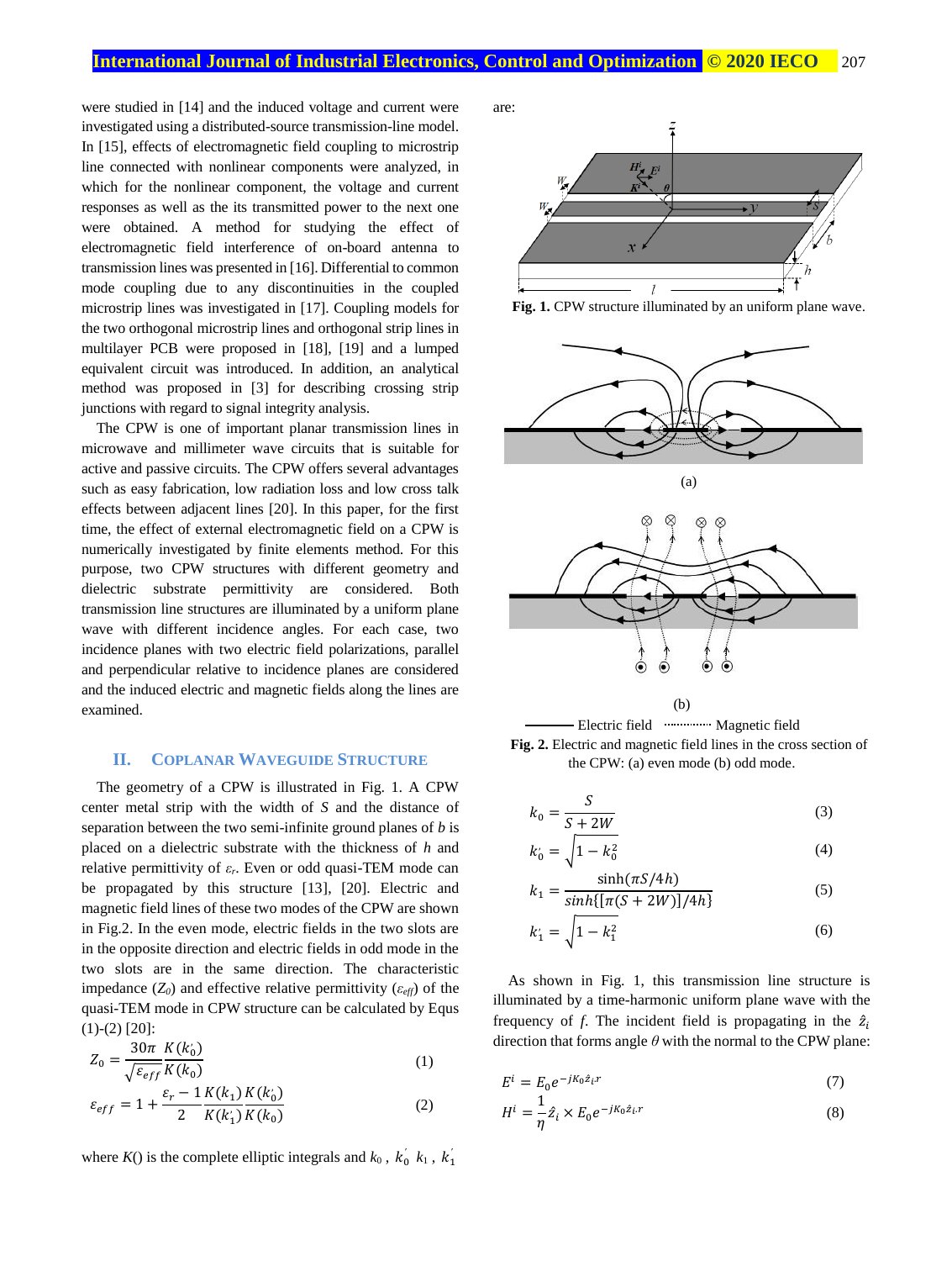where  $K_0$  is the propagation constant,  $\eta$  is the intrinsic impedance of the free space and *r* is the position vector. The



**Fig. 3.** Simulation of a CPW line excited by an electromagnetic field

external fields inducing the electromagnetic fields on the CPW line depend on the directions of electric and magnetic fields. Also, characteristics of the dielectric substrate of the CPW can influence the coupling phenomenon.

## **III. SIMULATED RESULTS AND DISCUSSION**

To examine the effects of an external plane wave and geometrical characteristics of the CPW line, two CPW lines were considered and numerically investigated. Both lines were studied based on the finite element method (FEM) using high frequency structure simulation (HFSS) [21]. For the following computations, the substrate thickness of 1.57 mm and characteristic impedance of 50  $\Omega$  were considered for both lines. In the simulation, both lines included two ports at both ends that were equivalent to terminating by matched load. Fig.3 shows the simulation carried out using HFSS. The length of the two lines was 150 mm. The first CPW line had the center metal strip with the width of  $S = 5$  mm, slots width of  $W = 0.2$ mm and dielectric substrate relative permittivity of  $\varepsilon_r = 2.55$ . The second CPW line had center metal strip with the width of  $S = 2$  mm, slots width of  $W = 0.7$  mm and dielectric substrate relative permittivity of  $\varepsilon_r = 10$ . The uniform plane wave with the electric field intensity of 1 V/m and frequency of 3 GHz was considered as the incident field.

To examine the effect of external electromagnetic field to CPW line, two incidence planes consisted of *x-z* plane and *y-z* plane and, for each plane, two E-field polarizations (parallel and perpendicular polarizations relative to incidence plane) were considered. Simulations were performed for the incidence angles of 0, 22.5, 45, 67.5 and 80 degrees. Peaks of the induced electric and magnetic fields for the two CPW lines are shown in Figs. 4-5. It can be found for both CPW lines that the peaks of the induced electric and magnetic fields for the *yz* incidence plane were larger than those for the *x-z* incidence plane for both parallel and perpendicular polarizations. Also, approximately for the incidence angles of 22.5˚ and 45˚,

maximum peaks of the induced field occurred. In addition, the simulated results showed the peaks of the induced electric and magnetic fields for the CPW line with  $\varepsilon_r = 2.55$  were approximately greater than those of the CPW line with  $\varepsilon_r = 10$ .

Figs. 6-7 show the induced electric field distribution of the center metal strip and cross-section of CPW lines with  $\varepsilon_r = 2.55$ and  $\varepsilon_r = 10$  for the incidence planes of *x*-*z* and *y*-*z* planes,  $\theta_i =$ 22.5˚ and perpendicular polarizations. For the incidence planes of *x-z* and perpendicular polarizations that the incident electric field  $E^i$  directed as the *y* axis, it is observed that the induced electric fields in the two slots of the CPW line were in the opposite direction and the even mode was propagated in the CPW line. For the incidence planes of *y-z* and perpendicular polarizations that the incident electricfield  $E^i$  directed as the *x* axis, the induced electric fields in the two slots were in the same direction and the odd mode was propagated in the CPW line. Accordingly, the variation of the electric field distribution of along the CPW line was fasterin the CPW line with  $\varepsilon_r = 10$ than the CPW line with  $\varepsilon_r = 2.25$ , which was due to higher permittivity of the substrate.



**Fig. 4. (a)** Peaks of the induced electric field **(b)** Peaks of the induced magnetic field for the CPW line with  $\varepsilon_r = 2.55$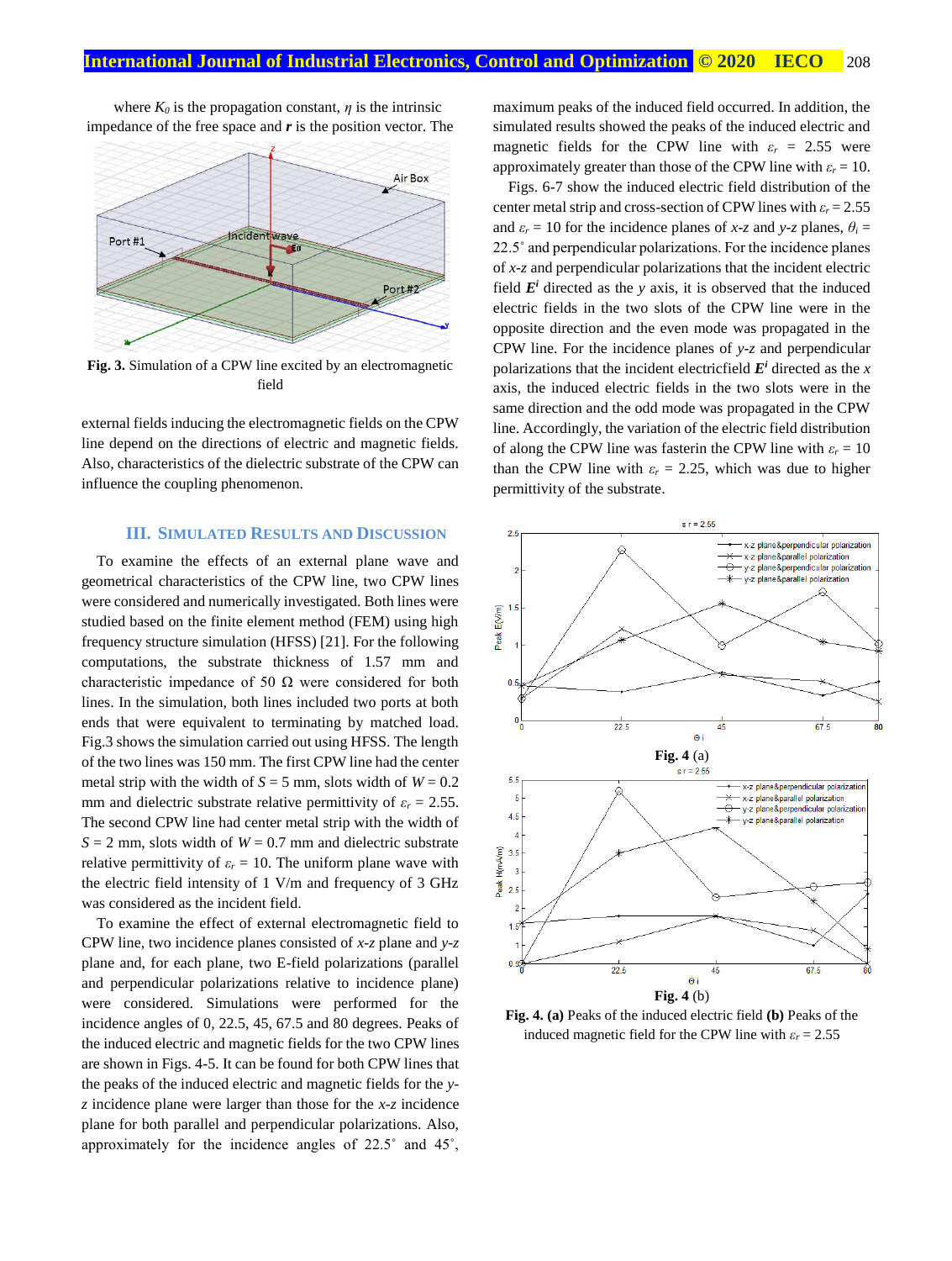

**Fig. 5. (a)** Peaks of the induced electric field **(b)** Peaks of the induced magnetic field for the CPW line with  $\varepsilon_r = 10$ .



**Fig. 6** (a)



**Fig. 6**. Induced electric field distribution of the center metal strip and cross section of CPW lines with  $\varepsilon_r = 2.55$  for  $\theta_i = 22.5^\circ$ , perpendicular polarizations and (a) incidence plane of *x-z* (b) incidence plane of *y-z*.



**Fig. 7**. (a)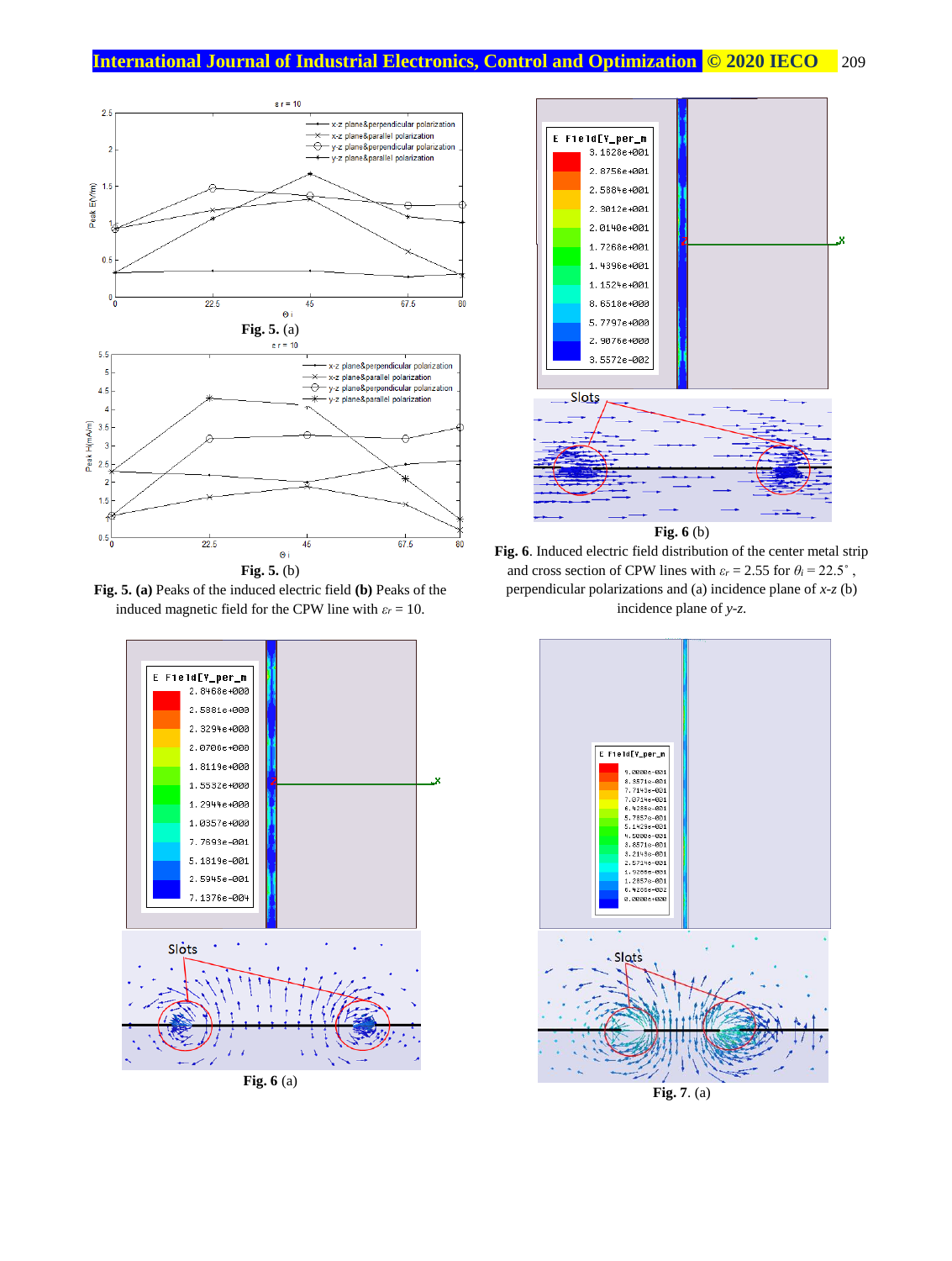

**Fig. 7**. Induced electric field distribution of the center metal strip and cross section of CPW lines with  $\varepsilon_r = 10$  for  $\theta_i = 22.5^\circ$ , perpendicular polarizations and (a) incidence plane of *x-z* (b) incidence plane of *y-z*.



**Fig. 8. (a)** Magnitude of the induced electric field (b) Magnitude of the induced magnetic field along the CPW lines with  $\varepsilon_r = 2.55$ and  $\varepsilon_r = 10$  for incidence angle  $\theta_i = 0^\circ$ 

Magnitude of the induced electric and magnetic fields along the CPW lines with  $\varepsilon_r = 2.55$  and  $\varepsilon_r = 10$  for incidence angle  $\theta_i$  $= 0^{\circ}$  (incident wave in the *z* direction) is shown in Fig. 8. For the CPW line with  $\varepsilon_r = 10$ , the magnitude of the induced electric field when the incident electric field  $E<sup>i</sup>$  directed as the *x* axis was more than other states and the magnitude of the induced magnetic field when the incident electric field *E i* directed as the *y* axis was more than other states. In the case of incidence angle  $\theta_i = 0^\circ$ , the amplitudes of the induced electric and magnetic fields were approximately symmetric with respect to the center of the line. In this case as well, when the incident electric field  $E^i$  directed as the *y* axis, the even mode was propagated and, when the incident electric field *E <sup>i</sup>* directed as the *x* axis, the odd mode was propagated.

### **IV. CONCLUSIONS**

In this paper, the coupling between an external electromagnetic field and the CPW line was investigated. The electric and magnetic fields induced along the line by the external plane wave were analyzed. Effects of the incidence plane, incidence angle and dielectric substrate permittivity on the coupling were evaluated. Two CPW lines with the characteristic impedance of  $50\Omega$  and dielectric substrate relative permittivity of 2.55 and 10 were considered. Both lines terminated with their characteristic impedance at both ends. For each case, two incidence planes and, for each plane, two E-field polarizations, parallel and perpendicular relative to incidence plane and incidence angles of 0, 22.5, 45, 67.5 and 80 degrees, were examined. The simulated results showed for the incidence angles of 22.5˚ and 45˚, maximum peaks of the induced field occurred. Also in these cases, depending on the incidence plane, incidence angle and E-field polarization, even or odd quasi-TEM mode of the CPW line could be propagated.

#### **REFERENCES**

- [1] D. Pissoort, M.Mechaik, H. Zeng, C. Shu, C. Jackson and J. V. Hese, "Performance degradation due to coupling between high-speed traces and on-board antennas," *IEEE International Symposium on Electromagnetic Compatibility (EMC EUROPE '13)*, pp. 282–287, IEEE, Brugge, Belgium, September 2013.
- [2] J. Cho, E. Song, H. Kim, S. Ahn, J. S. Pak and J. Kim, "Mixed-mode ABCD parameters: Theory and application to signal integrity analysis of PCB-level differential interconnects," *IEEE Trans. Electromagn. Compat.*, Vol. 53, No. 3, pp. 814–822, Aug. 2011.
- [3] I. Erdin and R. Achar, "Modeling of Asymmetric Differential Striplines Including Crossing Junction Discontinuities," *IEEE Trans. Electromagn. Compat.*, Vol. 60, No. 1, pp. 50–58, Feb. 2017.
- [4] Q. Wu, J-H. Fu, F-Y. Meng, H-L. Wang, B-S. Jin, F. Zhang, "A system-level EMC technical support platform for network-based computers," *2008 Asia-Pacic Symposium on Electromagnetic Compatibility* & *19th International Zurich*